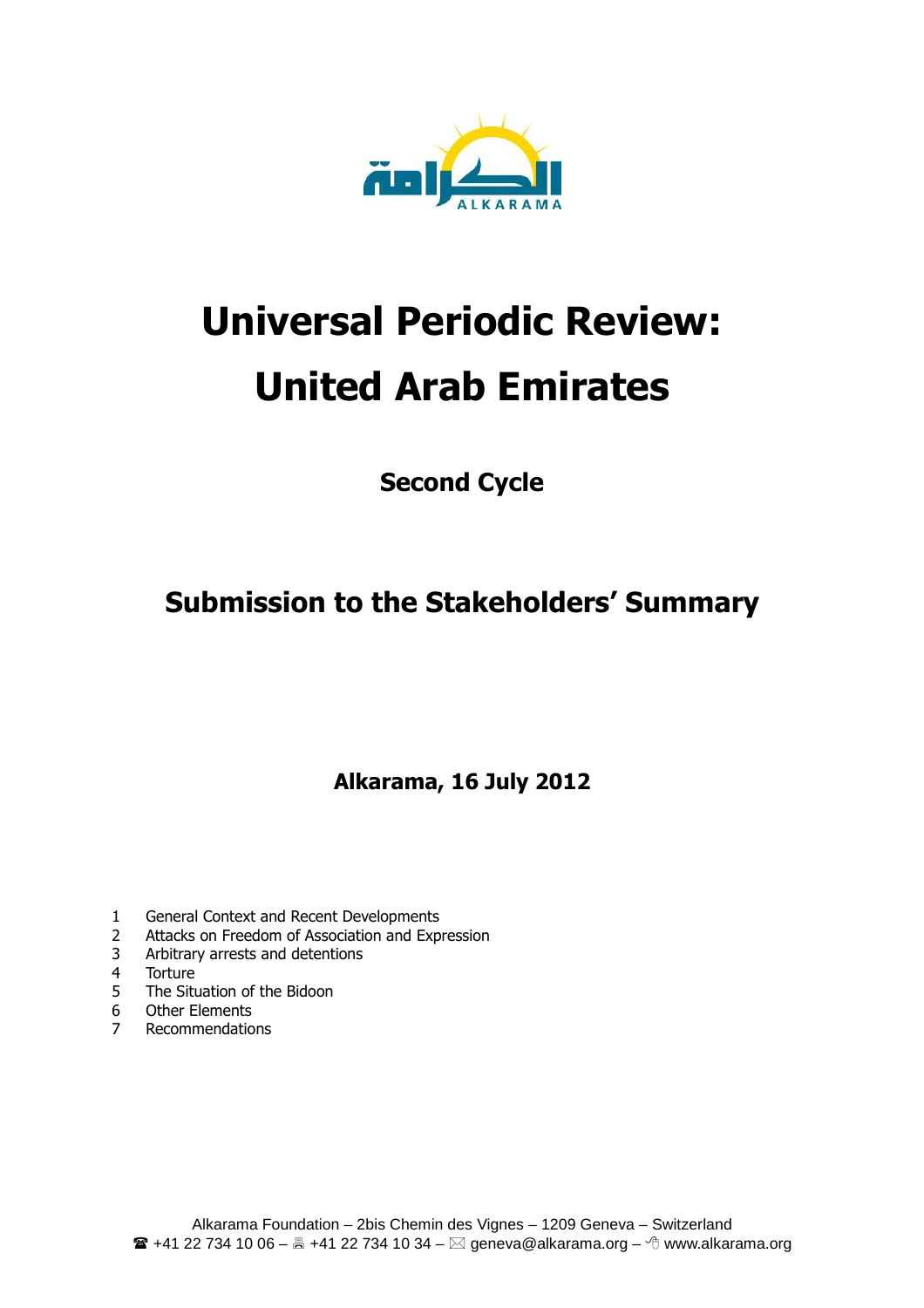## **1 General Context and Recent Developments**

1. This contribution to the Office of the High Commissioner for Human Rights' summary of stakeholders' information is made in the context of the second cycle of the Universal Periodic Review of the United Arab Emirates (UAE). Given the objective of the second cycle of the UPR to "focus on, inter alia, the implementation of the accepted recommendations and the developments of the human rights situation in the State under review"<sup>1</sup>, Alkarama will examine progress made on implementation of recommendations relevant to its work, as well as the situation in the country, which has witnessed a clear degradation since the 2008 review. The issues raised by Alkarama in July 2008 as part of the first review of the United Arab Emirates also remain largely valid.

2. Although not rocked by mass protests and political change like a number of other Arab countries over the course of 2011-2012, the UAE have experienced regular demands by civil society for more openness, transparency and political participation. State attempts to control freedom of expression, opinion, assembly and association has therefore increased exponentially. There continues to be multiple arbitrary detentions in the country, in some cases accompanied by torture and unfair trials. The situation of the Bidoon (or 'stateless') has not improved, nor has that of migrant workers.

## **2 Attacks on Freedom of Association and Expression**

3. During its review in December 2008, the United Arab Emirates accepted several recommendations relating to freedom of expression, mostly concerning the law on press and publications. However, a number of other recommendations, related to freedom of expression and association were not accepted. Unfortunately, in reaction to events in the rest of the Arab world, the Emirati authorities have since increased their efforts to repress questioning and criticism of the authorities and their policies, most particularly in the last few months. Given this crackdown, these rights require urgent protection through recommendations during this second cycle.

#### **2.1 Attacks on Freedom of Association**

4. Political parties remain banned in the country. The Emirati authorities are also weary of the creation of new associations and organisations. In addition to the restrictive 2008 Law on Associations, they use various measures to prevent civil society organisations from carrying out their activities.

5. We refer for example to the cases of associations having their boards dismissed and replaced by State-appointed individuals<sup>2</sup>, supposedly for having violated section 16 of the UAE's 2008 Law on Associations, which prohibits NGOs and their members from interfering "in politics or in matters that impair state security and its ruling regime." This has happened to the Emirati Lawyers' Association, the main jurists' association, as well as the Teachers' Association, the organisation representing teachers' interests in the Emirates. The board of *Al-Islah Reform and Social Guidance Association*<sup>3</sup> was also dismissed.

6. Furthermore, members of  $A/-I$ s/ah and other organisations have been subjected to a large campaign of prosecutions and systematic repression by the security forces. Many have been removed from their educational, army and security government positions, some of whom were high-ranking, through forced retirement or sacking. At least 13 members of *Al-Islah* are currently detained.

#### **2.2 Attacks on Freedom of Expression**

7. The government has gradually increased its crackdown on activists and reformers who are critical of its policies. This includes through legal proceedings, arbitrary detention, unfair trials, the use of travel bans and even to the removal of the nationalities of critics. It is also adopting concerning legislative measures in this regard.

 $\frac{1}{1}$  Resolution on the 'Review of the work and functioning of the Human Rights Council' adopted by the Human Rights Council at its  $16^{\text{th}}$  session on25 March 2011 ( A/HRC/RES/16/21), para. 6.

<sup>2</sup> See for example CNN, UAE Dissolves the Teachers' Association, 3 May 2011,

http://insidethemiddleeast.blogs.cnn.com/2011/05/03/uae-dissolves-the-teachers-association/ (accessed 1 July 2012). 3 Al-Islah holds beliefs similar to those of the Egyptian mainstream Islamic organization the Muslim Brotherhood. It seeks to increase space for civil society in the UAE, including through calls for increased political participation for citizens, but has not called into question the legitimacy of the current authorities.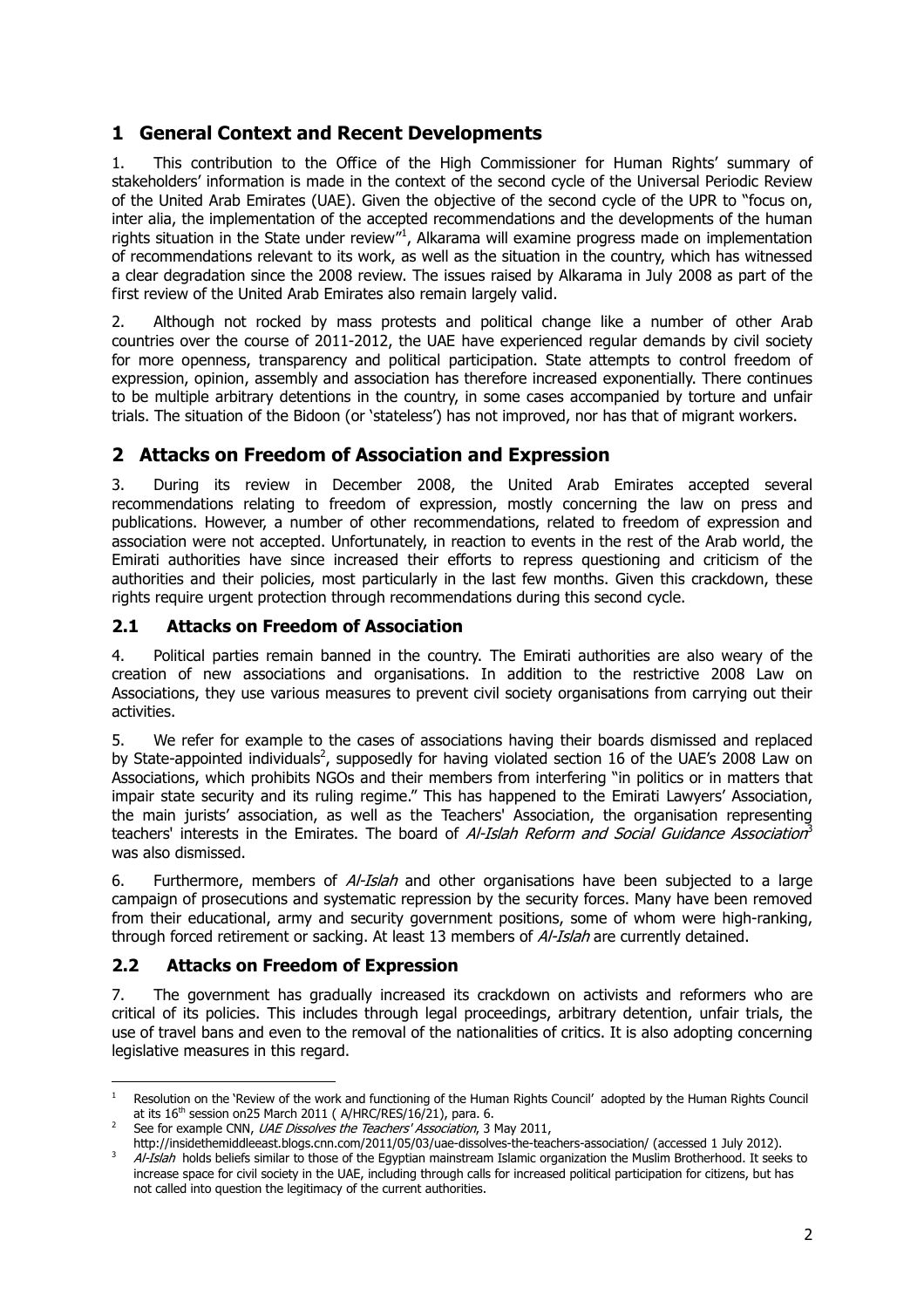8. The case of **"UAE 5"** is one such example. The five men, human rights defender Ahmed Mansoor, Nasser bin Ghaith, economist and university lecturer at Sorbonne Abu Dhabi, and online activists Fahad Salim Dalk, Ahmed Abdulkhaleq, and Hassan Ali al-Khamis, were arrested in April 2011 and accused of "publicly insulting" UAE rulers by posting comments on the banned online forum "UAE Hewar". Their trial before the State Security Court was manifestly unfair, and the detention of Ahmed Mansoor was found to be arbitrary by the UN Working Group on Arbitrary Detention.<sup>4</sup>

9. **Faisal Al Zaidi** and **Rachid Bin Abbad** have been calling for an end to corruption within the public Abu Dhabi Airports Company, since January and August 2010 respectively, including through an online YouTube video<sup>5</sup>, issued after they did not receive a response to the letters the sent to the authorities about the issue. As a result, both lost their jobs shortly afterwards. While the labour court ruled in their favour in September 2011, neither men have been reinstated to their former positions. In addition to losing their jobs, both men were arbitrarily arrested and detained incommunicado in August 2011 – Mr Al Zaidi for close to one month and Mr Bin Abbad for one week. During this time, they were questioned on their anti-corruption efforts and then released without any legal proceedings.<sup>6</sup>

10. Human rights defenders on the ground also report the increasing use of **travel bans** against activists. Individuals concerned were not informed they had been placed under a travel ban, and only found out when trying to travel overseas. Individuals requesting information about the reasons for the travel ban, how long it is to last, or how to appeal this decision have not received any formal information, or documentation. For example, **Rashid Al Shamsi**<sup>7</sup> was not allowed to leave the country on 26 June 2012. Another online activist, **Musabeh Al Rumaithi** was prevented from crossing the border to Oman by road.<sup>8</sup> Internationally renowned human rights defenders such as **Ahmed Mansoor** and **Dr. Mohammed Al Mansoori** are also affected by this. Others have expressed fears of reprisals if they speak out about travel bans against them.

11. In an even more alarming trend, it appears the Government is resorting to the removal of the nationality of critics. For example, seven Emirati members of Al-Islah had their **Emirati nationality withdrawn** approximately seven months ago: Sheikh Mohammad Abdul Razak Al-Sediq, Dr Ali Hussain Al-Hammadi, Dr Shahin Abdullah Al-Haosni, Mr Hussein Munif Al-Jabri, Mr Hassan Munif Al-Jabri, and Mr Ibrahim Hassan Al-Marzouqi in December 2011, and Mr Ahmed Ghaith Al Suwaidi in June that year. The seven men have been in detention since March, as they have refused to take the Comorian nationality imposed on them by the authorities, as they have no ties to the country.

12. Finally, the Ministry of Interior has stated that it will make changes to the country's cyber crimes law, Law No. 2 of 2006<sup>9</sup>, before the end of the year.<sup>10</sup> These changes include harsher imprisonment sentences for defamation against 'symbols of the State', and the introduction of other types of sanctions including banning individuals from the use of mobile phones and the internet for a period of time. This is concerning, particularly because this law is used in large part to target activists, but is rarely used in instances to prevent individuals from threatening human rights activists and reformers carrying out lawful activities.

 $\overline{a}$ 4 Working Group Opinion No. 64/2011. Also see Alkarama press release, UAE: UN finds detention of Ahmed Mansoor arbitrary, request reparation payout, 14 February 2012,

http://en.alkarama.org/index.php?option=com\_content&view=article&id=856 (accessed 26 June 2012). 5 http://www.youtube.com/watch?v=9xUfhYZIaPo (accessed 31 January 2012)

<sup>6</sup> Alkarama press release, United Arab Emirates: Attacks on Freedom of Expression Continue, Al Zaidi and Bin Abbad affected, 31 January 2012, http://en.alkarama.org/index.php?option=com\_content&view=article&id=850 (accessed 27 June 2012).

See Mr Al Shamsi's twitter feed: @RashedAlshamsi.

<sup>&</sup>lt;sup>8</sup> See Mr Al Rumaithi's twitter feed: @budhabisea.

<sup>9</sup> Gulfnews.com, UAE cyber crimes law, 20 July 2009, http://gulfnews.com/uaessentials/residents-guide/legal/uae-cybercrimes-law-1.442016 (accessed 1 July 2012).

<sup>&</sup>lt;sup>10</sup> Emirates Today, Imprisonment and deprivation of the use of communications technologies, Legal Amendments Increase Sanctions for Cyber Crimes, 5 June 2012, http://www.emaratalyoum.com/local-section/accidents/2012-06-05-1.489614 (all in Arabic - accessed 1 July 2012).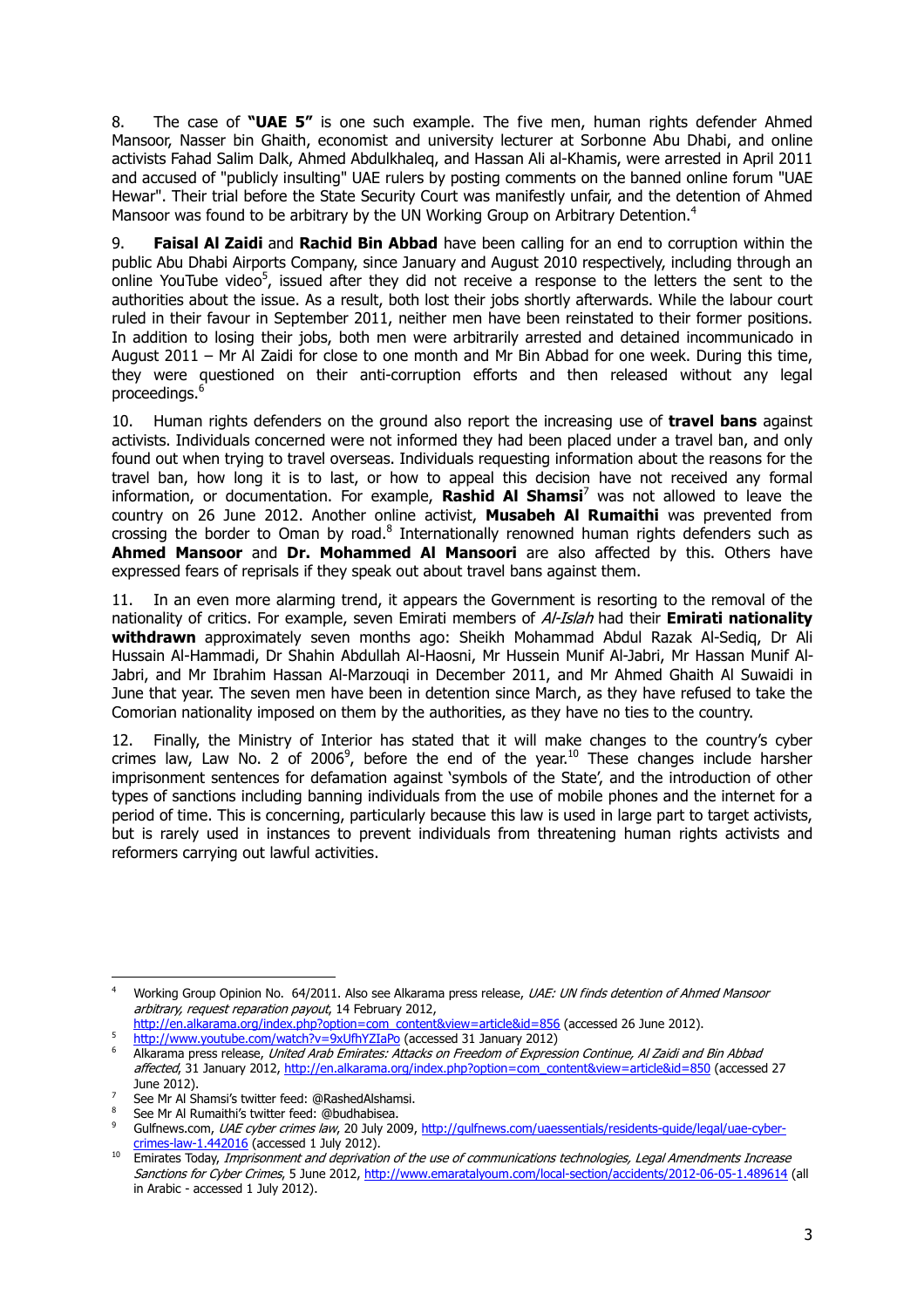## **3 Arbitrary arrests and detentions**

 $\overline{a}$ 

13. While no recommendations were accepted by the Emirati authorities with regards to the issue of arbitrary arrests and detentions during the first cycle, we maintain that this is a crucial issue which must be addressed as part of the UAE's second UPR cycle.

14. Reports indicate that the Emirati authorities are preparing a new draft law regarding the judicial system, to replace the current law. Reports suggest the Federal National Council<sup>11</sup> discussed the law in June 2012, but maintained the session closed to the public. However, information leaked that this new law requires constitutional changes, including the naming of the President of the UAE as the head of the Federal Judicial Council. These changes represent a step backward in the separation of powers, and would place all branches of government under the control of the executive, namely the Emir Abu Dhabi, which seeks to expand its decision-making power, particularly on questions relating to state security.<sup>12</sup>

15. Many people continue to be arbitrarily detained without charge, tortured and in some cases convicted without receiving the minimum guarantees of a fair trial. Emirati security forces, namely the Criminal Investigations Department (CID), have continued to carry out arrest without warrants, in violation of Emirati legal procedure. The duration of police custody and preventative detention set by the Code of Criminal Procedure is not respected in numerous cases. The law sets out that the police officers who carried out the arrest should send a report to the Prosecutor within 48 hours. The Prosecutor must then decide within 24 hours to release or continue to detain the suspect. The latter may be imprisoned for 21 days without charge, renewable for crimes or offences punishable by imprisonment. The court decides on any extension, which theoretically cannot exceed 30 days. In practice, however, judges prolong the detention indefinitely without charge. Secret detention is also a common practice, especially when arrests are carried out by the State Security for political reasons. Places of detention are not always known, in some cases being private residences belonging to members of the ruling families (see the case of Mr al-Qasimi below) and the secret detention may last months or even years. Foreigners, particularly migrant workers, are even more often affected by arbitrary detention that Emirati nations.

16. Arbitrary detention is often used to intimidate or to silence requests for reforms. For example, UAE security forces arrested **Mr Sultan bin Kayed al-Qasimi**, on Friday 20 April 2012, without showing an arrest warrant or informing him of any charges against him. Mr al-Qasimi, the cousin of the ruler of the Ras al-Khaimah emirate, is one of the most prominent reformers in the country, peacefully campaigning for civil and political reforms, including with Al-Islah. He remains held at the ruler's house in Ras al-Khaimah to date, in isolation and without being charged. $^{13}$ 

17. However, unfair trials and arbitrary detention is not restricted to foreigners and human rights defenders and political activists. Terrorist suspects are also exposed to such violations. The trial of two Chinese nationals of Uygher origin is one such example. **Abdessalam Salim** (also known by his Chinese name as Mayma Ytiming Shalmo), 37, and **Omar Akbar** (Wimiyar Ging Kimili), 35, were arrested in June 2008 and tried after two years in solitary confinement. Fellow detainees reported that the two men were brutally tortured during their detention. A summary trial followed, reportedly based mainly on forced confessions made by the two men. They were found guilty on 29 June 2010 and sentenced to ten years imprisonment.<sup>14</sup> They continued to be maintained in solitary confinement.

<sup>&</sup>lt;sup>11</sup> The Federal National Council (FNC) (المجلس الوطني الإتحادي, *al-Majlis al-Watani al-Ittihadi*) is the federal legislative authority, but plays a largely advisory role. It is composed of 40 members who represent the Emirati people. Twenty members are elected by the Emirati population through a general election and the other half are elected by the electoral college and rulers of each emirate. The National Election Committee (NEC), established in February 2011 by a consensus between the UAE Supreme Council and chaired by the Minister of State for Federal National Council Affairs, is responsible for carrying out elections for the FNC.

<sup>&</sup>lt;sup>12</sup> Emirates Today, FNC passes bill to transfer presidency of the Supreme Judicial Council to the Head of State, Constitutional amendment and a check for an 'independent judiciary', 27 June 2012, http://www.emaratalyoum.com/localsection/other/2012-06-27-1.494963 (all in Arabic - accessed 1 July 2012).

<sup>13</sup> Alkarama press release, Emirates (UAE): Arrest of Sultan bin Kayed al-Qasimi, president of the "Call for Reform" (Islah) association, 26 April 2012, http://en.alkarama.org/index.php?option=com\_content&view=article&id=940 (accessed 27 June 2012).

<sup>&</sup>lt;sup>14</sup> Alkarama press release, *UAE: the Working Group confirms the arbitrary nature of the detention of two Uighurs*, 21 November 2011, http://en.alkarama.org/index.php?option=com\_content&view=article&id=884 (accessed 27 June 2012).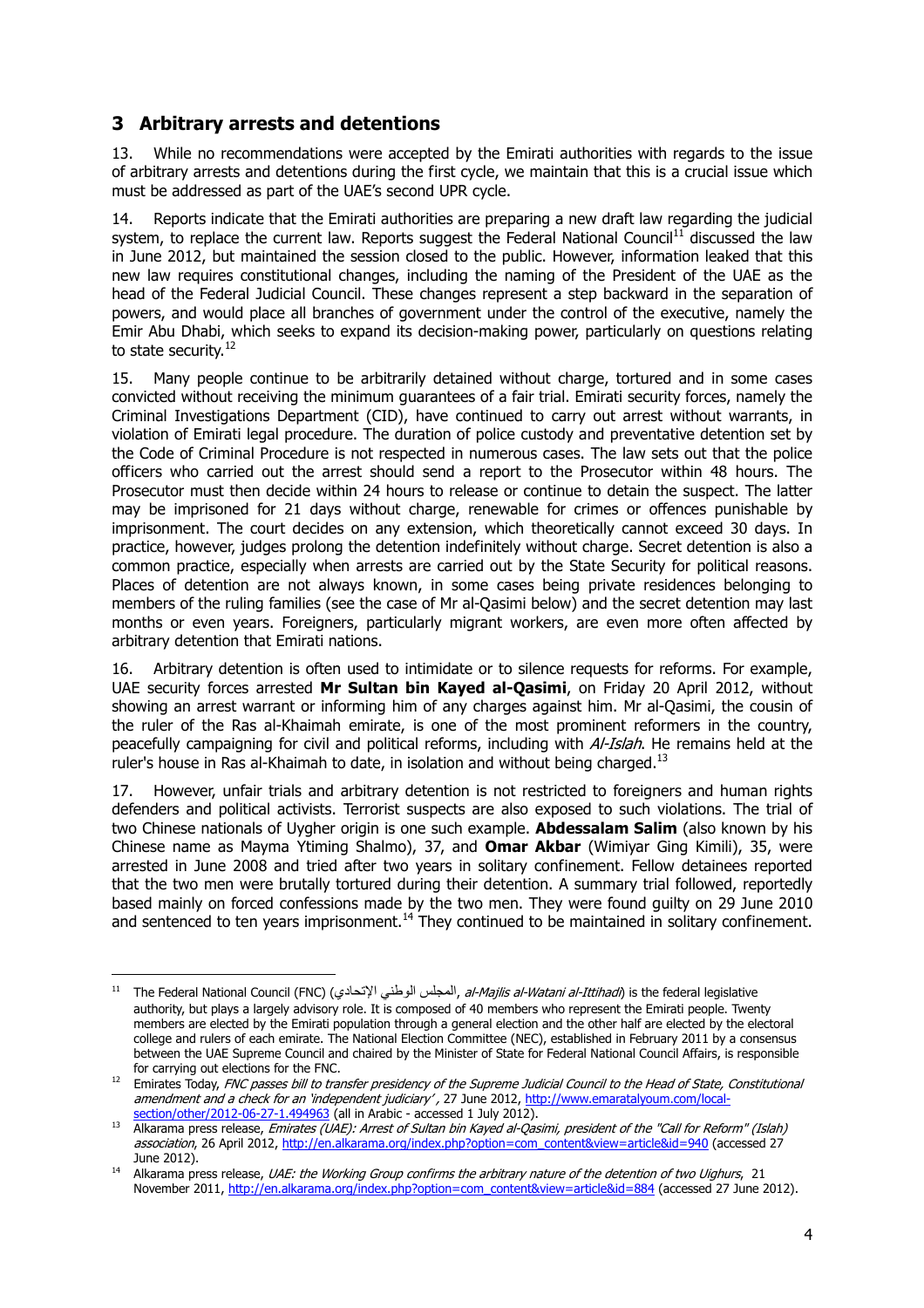We fear that they may have since been deported back to China, where they may face the death penalty.

### **4 Torture**

18. The issue of torture in the United Arab Emirates was not discussed at length during the first cycle of the UPR, beyond two recommendations accepted by the Emirates to "accede to the Convention against Torture (Albania)"<sup>15</sup> "[I]n a timely manner (Japan)"<sup>16</sup>. Four years since accepting this recommendation, the Emirates have not yet acceded to this important convention.

19. In fact, reports by Emirati human rights defenders and former detainees regular raise the problem of the ongoing practice of torture in places of detention, notably in pre-trial detention. Al-Wathba prison in Abu Dhabi is notorious for the practice of torture and cruel, inhumane and degrading treatment and punishment. Torture includes use of stress positions, *falaga* (beating on the soles of the feet) with hoses and sticks, and the withholding of food, water and access to the toilet. Individuals most affected by torture are terrorist suspects, opposition figures and government critics, and foreigners, particularly migrant workers.

20. As described above in the case of the **two Uyghers**, confessions extracted under torture have been used to condemn individuals in the past, without the courts taking these allegations into consideration. This is also the case in the UAE 5, described above: a complaint about their illtreatment was laid by their lawyer during their trial, but was not followed up by the public prosecution.<sup>17</sup>

21. Furthermore, impunity for acts of torture and ill-treatment is rampant. We refer as an example to the widely-mediatised case of the Emirati royal and brother of the President of the UAE, Sheikh Issa bin Zayed al-Nahyan, who was caught on video torturing an Afghan merchant in 2004. Despite the case making world headlines in May 2009, Sheikh al-Nahyan was acquitted on 10 January 2010, on the basis that he had been drugged<sup>18</sup>, despite claims that there were numerous other cases of individuals who had also been torture by him.

#### **5 The Situation of the Bidoon**

22. While not addressed in the recommendations accepted by the Emirates during the country's first UPR, the situation of stateless people (locally known as **Bidoon**, or 'without'), estimated to number between 10'000 to  $100'000^{19}$ , remains an issue in the country. Although the UAE affirms that efforts to resolve the situation have been made since mid-2008, by facilitating the granting of a nationality other than Emirati nationality, in order to then apply for a residence permit in the UAE, this practice is counter-productive. One of the only countries who is willing to grant nationality to members of the Emirati *Bidoon* community are the Comoro Islands, after the impoverished island state received large sums of money from the UAE in 2009. However, once individuals take the necessary steps to adopt Comorian nationality, they are often threatened with deportation. A number of individuals continue to be detained arbitrarily, waiting for their supposed deportation to the Comoros, even though the individuals concerned have no personal ties to the Comoros and have been living in the territory of the UAE for generations.

23. Beyond the problems posed by the lack of access to basic citizens' rights for the Bidoon, it places individuals in a particularly vulnerable position. For example, one of the UAE 5 – **Ahmed Abdulkhaleq's** situation means that he is more vulnerable to arbitrary treatment by the authorities, as he does not technically have the right to residency in the country. He and his family were recently instructed to obtain Comorian nationality in order to regulate their status in the country, which they

 $\frac{1}{15}$  Report of the Working Group on the Universal Periodic Review - United Arab Emirates (A/HRC/10/75), para. 91.25. Adopted by the Human Rights Council on 19 January 2009.

<sup>16</sup> Report of the Working Group on the Universal Periodic Review - United Arab Emirates (A/HRC/10/75), para. 91.32. Adopted by the Human Rights Council on 19 January 2009.

<sup>&</sup>lt;sup>17</sup> Statement of 5 UAE Detainees, *Injustice Forces us to Initiate Hunger Strike*, 12 November 2011, http://www.hrw.org/fr/node/102907 (accessed 27 June 2012).

<sup>18</sup> Al-Jazeera, *UAE sheikh acquitted of torture*, 10 January 2010,

http://www.aljazeera.com/news/middleeast/2010/01/2010110133141501815.html (accessed 11 July 2012).

<sup>19</sup> The National, *Bidoon hope for an end to their uncertainty*, 3 September 2008, http://www.thenational.ae/news/uaenews/bidoon-hope-for-an-end-to-their-uncertainty (accessed 1 July 2012).